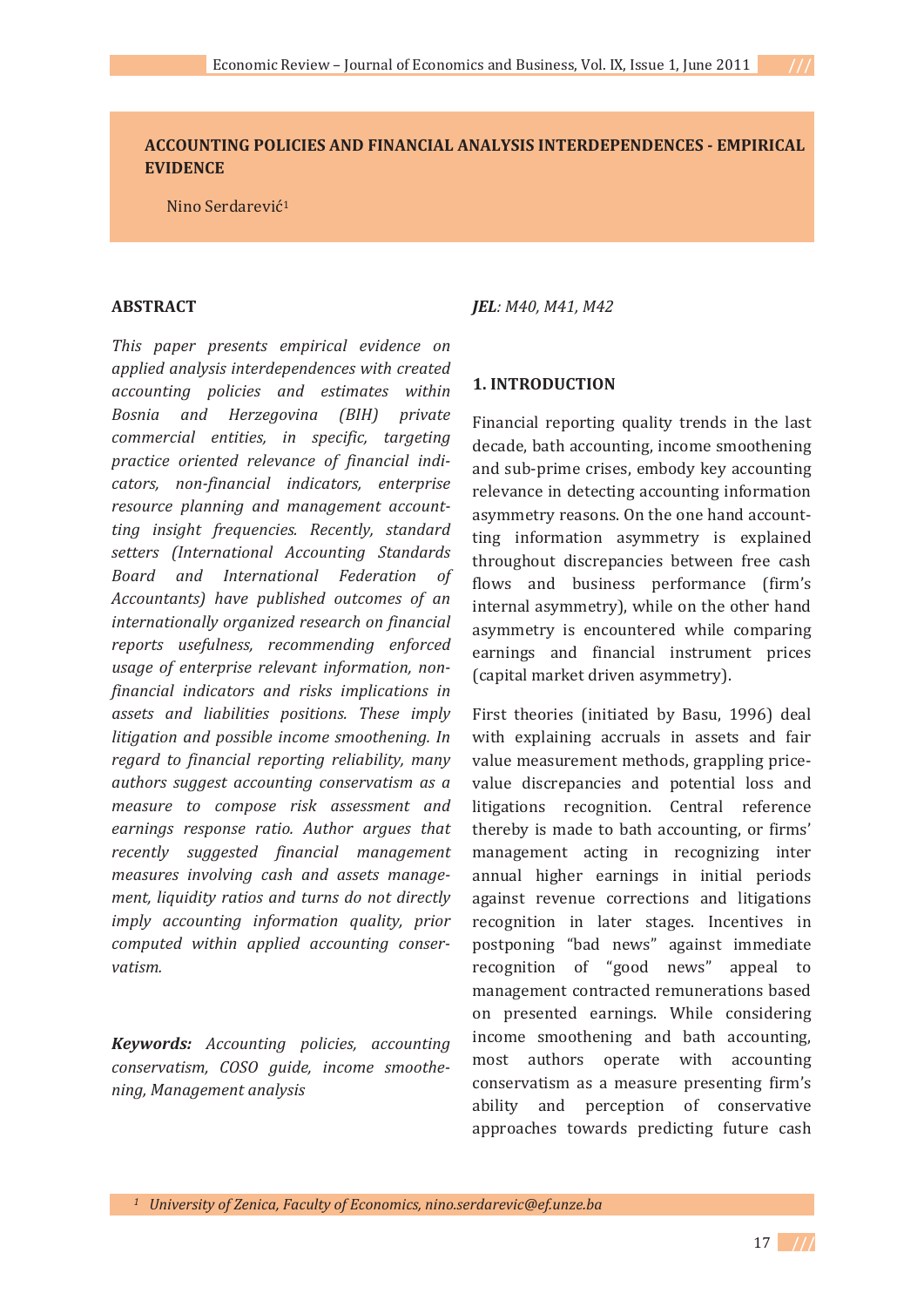flows. Accounting conservatism thereby aims at immediate recognition of potential latent losses and revenue corrections in the period where it is feasible to judge if revenue will lead to expected cash inflows against accounts receivables corrections and expenditure recognition in later period.

Accounting conservatism is later on expanded to seven possible scenarios (Ball & Kothari, 2007, Givoly and Hayn, 2000, Penman & Zhang, 2002).

Another example can be found in assets revaluation or inventories net realizable value recognition. These theories appeal to immediate financial and internal control analysis, embodied  $in$ accounting policies and estimates:

- 1. DT Differential Timelines-Asymmetric Timelines of Earnings Measure, (Basu 1997),
- 2. AACF Asymmetric Accruals to Cash flow Measure, (Ball & Schivakumar 2005)
- 3. BTM Book to Market Ratio Measure
- 4. HR Hidden Reserve Measure,
- 5. NA Negative Accruals Measure,
- 6. APC Accounting Policy Choices Measure.

APC method directly implies evidence on accounting conservatism in applied accountting policies and estimates, and is taken to ratio present highest cause-effect  $\alpha$ explanatory basis. Measuring this way, accounting conservatism appeals to discretion in choices and mandatory valuations and as such is used in measuring convergence levels of different accounting standards (FASB US GAAP and IFRS for instance) and its implications on relevant balance positions. Implications can be found in 20F form for foreign investors listed on US stock exchanges, their accounting principles and financial deviations caused in differences in reporting standards.

AACF measure implies accruals on free cash flows against short-term assets. Hidden reserves measure can be applied in explaining discrepancies in net realizable values against net accounting values. Other measures are mostly based on capital market prices against accounting earnings information asymmetry.

External accounting asymmetry recognition is based on capital market information, stock price and financial instrument market value against presented earnings and earnings forecast. Differential timelines measure is based on ERC, earnings response coefficient providing explanatory note to accountants acting in correcting earnings post festum, or reacting to bad news, i.e. stock prices fall trends, approaching future earnings with increased pessimism and conservatism. Negative accruals measure is based on Basu' measure, approaching timely asymmetry from the perspective that stock prices are influenced in presented earnings.

Disregarding theory to be chosen, this article aims at detecting management's perception on financial reporting quality embodied in an efficient system of internal controls. It is researched if and to what extent management applies accounting policies and estimates that ensure quality financial reporting modeled in specific environment of firm's acting. Special effort is directed to financial analysis against accounting policies correlation, application of non-financial indicators, external consultancy influence and accounting and information system integration.

In 2007 The International Federation of Accountants (IFAC) conducted survey yielded to 341 responses, aiming at figuring out the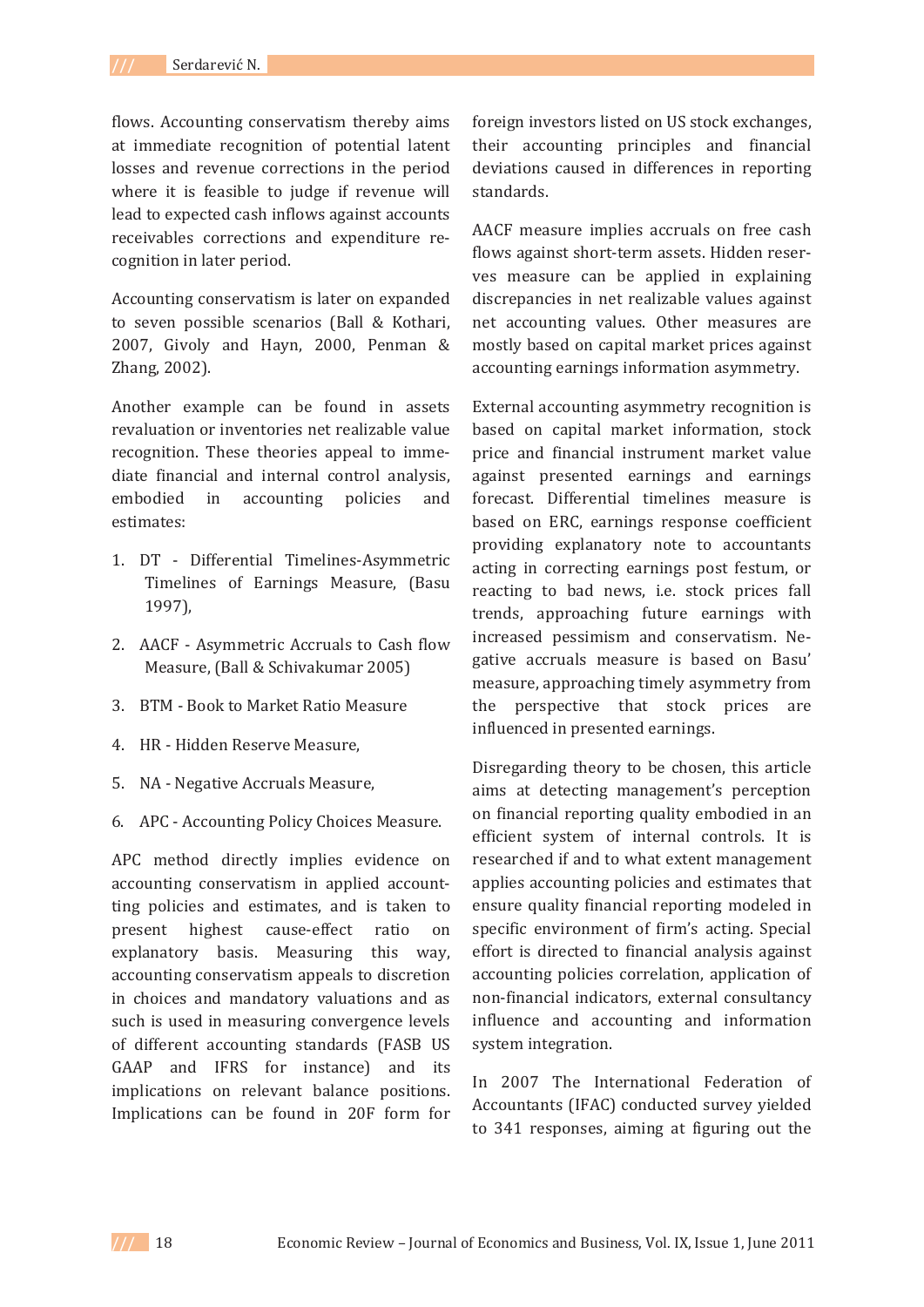results of changes in improving financial statements, in specific, their relevance, statements, in specific, their relevance,<br>reliability and understandability, as well as at determining the future steps. The study determining the rature steps. The study<br>resulted in lightening major movements and areas of concern in terms of financial reporting quality (IFAC 2008,  $p$  28):

- -• Reduced usefulness due to complexity,
- -Use of fair value,
- $-$ Focus by companies on compliance instead of reporting on the essence of the mstead of<br>business,
- Regulatory disclosure overload,
- Difficult and often changing financial  $\mathcal{L}$   $\mathcal{L}$   $\mathcal{L}$   $\mathcal{L}$   $\mathcal{L}$   $\mathcal{L}$   $\mathcal{L}$   $\mathcal{L}$   $\mathcal{L}$   $\mathcal{L}$   $\mathcal{L}$   $\mathcal{L}$   $\mathcal{L}$   $\mathcal{L}$   $\mathcal{L}$   $\mathcal{L}$   $\mathcal{L}$   $\mathcal{L}$   $\mathcal{L}$   $\mathcal{L}$   $\mathcal{L}$   $\mathcal{L}$   $\mathcal{L}$   $\mathcal{L}$   $\mathcal{$ reporting standards and
- Lack of forward looking information.

IFAC conducted additional report (IFAC 2009,  $\frac{265}{3}$  in compliance with the study among 74 p 25) in complaince with the staty among 7.1 member respondents in 59 different countries<br>with the results among Business Reporting with the results allong Basiless Reporting<br>Project Group, in specific, in terms of a roject droup, in specific, in terms of usefulness of financial reports stating: "[...] the *usefulness- of- financial- reports:- insufficient reporting-on-nonfinancial-indicators,-risks,-and* sustainability performance; the unclear link *between- reporting- and- an- organization's environment- and- strategy- and- its- imple mentation;- and- the- use- of- fair- value- measu rements-in-current-market-circumstances.-[…]".*

Financial reporting quality in BIH, based on rmanetar reporting quality in BIT, based on<br>evidenced accounting policies and estimate content to accounting poncies and estimate<br>
choices are defined in implied IAS 8  $\frac{1}{2}$  Accounting Policies, Changes in Accounting Estimates and Errors .32: 'As a result of the *uncertainties- inherent- in- business- activities, many- items- in- financial- statements- cannot- be measured- with- precision- but- can- only- be estimated.-* $\frac{W}{L}$ *For example, estimates may be required- of:- (a)- bad- debts,- (b)- inventory-* *chsolescence,* (*c*) the fair value of financial *assets or financial liabilities, (d) the useful lives of,- or- expected- pattern- of- consumption- of- the future- economic- benefits- embodied- in, depreciable- assets,- and- (e)- warranty- obli gations.'* and ISA 540.15: *'For- accounting estimates that give rise to significant risks, [...] the auditor shall evaluate the following: (a) How- management- has- considered- alternative assumptions- or- outcomes- […]- or- how management- has- otherwise- addressed- estima tion- uncertainty- in- making- the- accounting estimate.- (b)- Whether- the- significant- assum ptions-used-by-management-are-reasonable.-(c)- Where relevant to the reasonableness of the significant- assumptions- used- by- management-* [...], management's intent to carry out specific *courses-of-action-and-its-ability-to-do-so.'*

In that regard, COSO (Committee of m that regard, cose committed of sponsoring organization), issued a galaction<br>internal control system in 2008, defining mernal control system in 2000, deming<br>internal control as a process, initiated by meeting control as a process, initiated by<br>management and other employees, designed management and other employees, designed<br>to ensure reasonable assurance within goals achievement in the following categories: demevement in the following eategories.<br>effectiveness and efficiency of operations, encenveness and emercity of operations,<br>financial reporting reliability, consistence maneidence reporting remaining, consistence with applicable laws and regulations (coso)  $2000$ ,  $p$  $p$ .  $9$ .  $0000$  gance can be used to describe relevant value chain within internal control system that establishes the relevant event of system that establishes the relevant<br>background for accounting policies and background for accounting poncres and<br>estimates. Goals are to be achieved by conduction of internal five component control econduction of meeting two component control system. momening, mormation and communication, risk and environment assessment. meation, i.s. and environment assessment.<br>The integral framework foresees cyclic process of monitoring and risk assessment process of momenting and risk assessment<br>within temporary internal control system, employees' competences and established employees competences and established<br>procedures taking into account relevant procedures taking mediate recount referant<br>changes in potential and existing risks and enanges in potential and existing risks and<br>issues recommendations on system improissues recommendations on system impro-<br>vement. Similarly, cyclic evaluation can be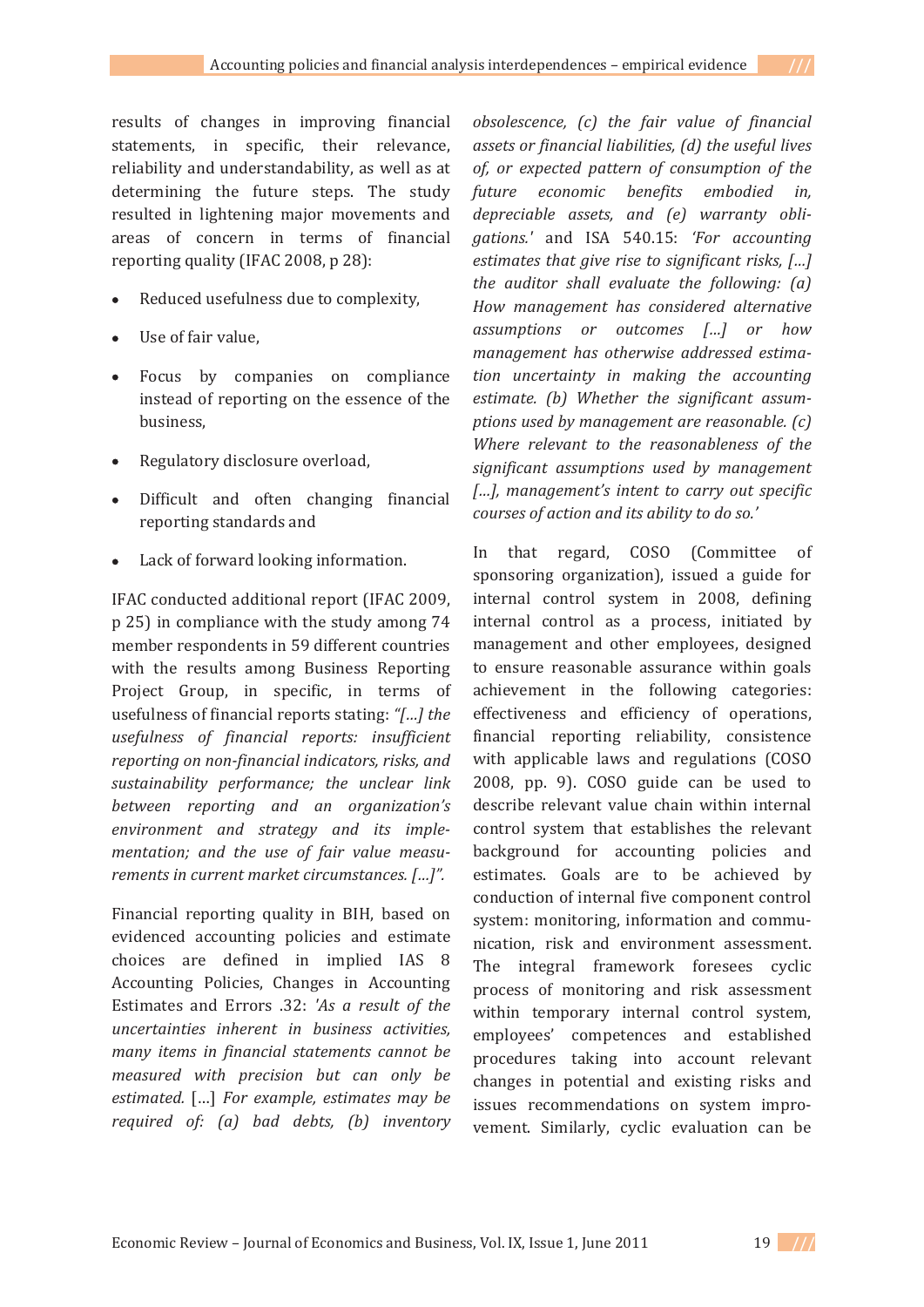found in BAS EN ISO 9001:2008 within continuous improvement based on PDCA approach (plan - do - check and act) as in strategic management.

Understanding and priority setting of organizational targets in detecting risks can be considered initiation in process approach. Corresponding risks in the next step are assessed against identified control and information that appeal to internal control system effectiveness. The following step comprises developing procedure in evaluating existing information. Referring to risk assessment and its implications in financial reporting, in accordance with afore mentioned recommendations, while preparing financial reports management should take into account business-driven information and align with internal reporting, assess all relevant risks, estimate predictive indicators for future realization of net cash flows (that is also a part of new fair value measurement system) and apply those on relevant balance positions. This paper investigates the existing methods determining estimates that ensure reasonable assurance on fair and true presentation of business performance and enterprise's position, as well as management capabilities and financial audit requirements in conducting relevant estimates.

### **2. COMPUTING VARIABLES**

#### 2.1. External expertise and auditor's role

Benston (2006) argues that limiting liabilities to auditor's role in preventing 'income smoothening', 'big bath accounting' and/or balance frauds in general, without risk assessment appropriately determined within accounting standards, leaves significant manipulation space for financial reports creators. Taking it into account, ISA 3400.6 determines: 'Prospective financial information can include financial statements of one or more elements of financial statements and may be prepared: [...] (b) for distribution to third parties in, for example:  $\bullet$  A prospectus to provide potential investors with information about future expectations. • An annual report to provide information to shareholders, regulatory bodies and other interested parties. • A document for the information of lenders which may include, for example, cash flow forecasts. [...]'.

In accordance with recent changes in BIH accounting legislation and mandatory presentation of annual reports in enclosing risk assessment analysis, external auditors are facing new challenges in obtaining sufficient evidence confirming reasonable assurance for recognized risks and its implications on relevant balance positions. Some guidance might be found in ISA 315, A28. 'Examples of matters that the auditor may consider when obtaining an understanding of the entity's objectives, strategies and related business risks that may result in a risk of material misstatement of the financial statements include: Industry developments [...], New products and services [...], Expansion of the business  $[...]$ , New accounting requirements  $[...]$ , Regulatory requirements [...], Current and prospective financing requirements [...], Use of IT  $[...]$ , The effects of implementing a strategy, particularly any effects that will lead to new accounting requirements [...]'.

#### 2.2. Analysis of financial indicators

Analysis of financial indicators comprises areas in liquidity, profitability and return ratios concerning inventories planning, turns, cost accounting management, business plan and achieved versus planned analysis, cash management, and returns.

Financial analysis is supposed to be used in order to enable relevant information creation as to certain balance positions, such as liquidity calculations and upon accounts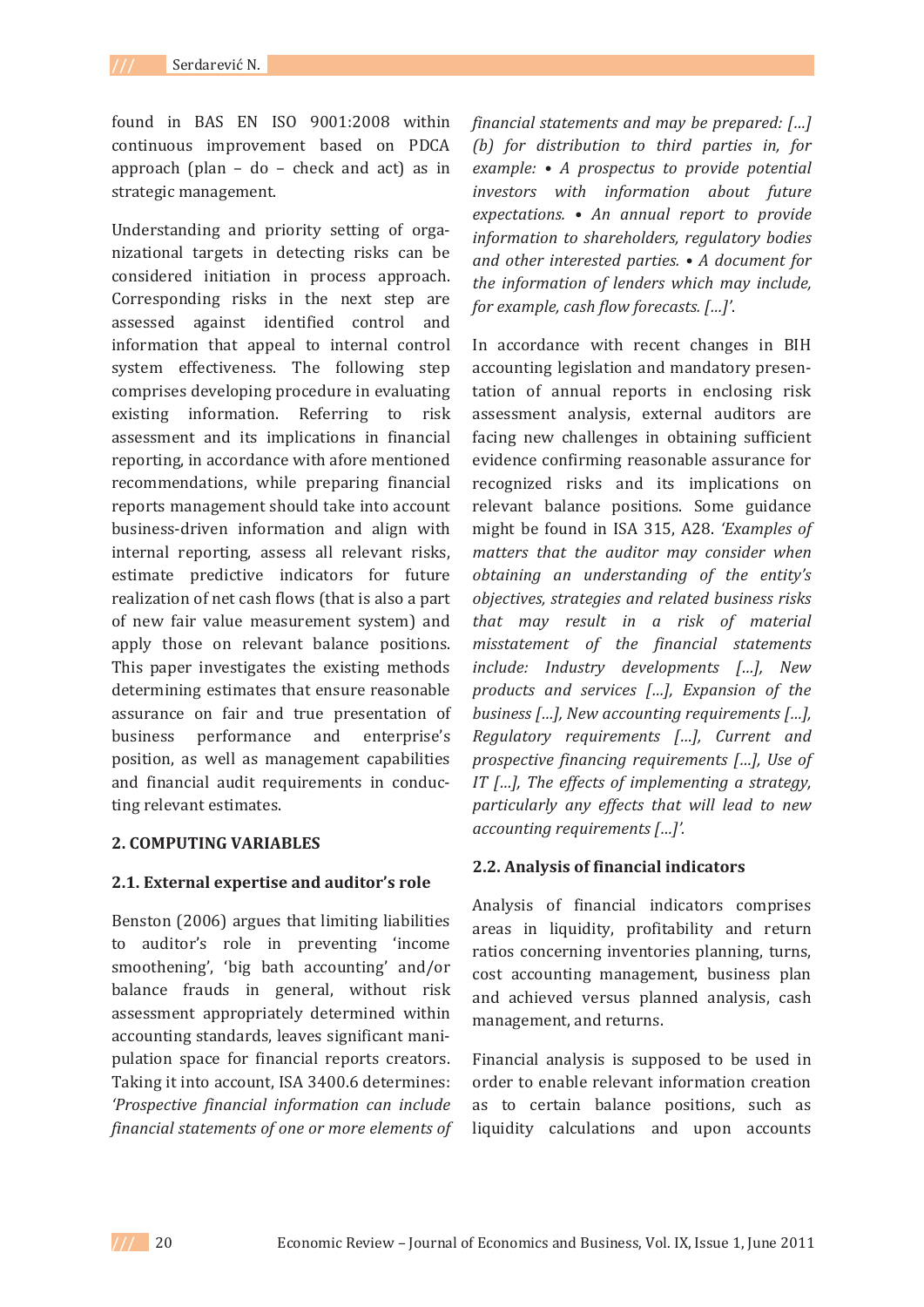payable relevance or inventories turn over. Once indicators and financial trends imply cash gap increase, management can approach estimates in whether some inventories are set above net realizable value or segmenting accounts payable due to their chargeability.

Ratio analysis, as central financial tool, is often used to express firms' performance and position against benchmarked usual ratios in the market. As such, ratio analysis mostly deals with explaining accruals accounting and in particular deals with residual income or cash flow accruals. Penman (1997) presents the same outcome disregarding valuation model used. For the purpose of this research, financial indicators were set on cash flow accruals basis, due to undeveloped market of financial instruments in BiH. Cash flow analysis relates to operating position explaining accounting value creation and to recent changes in revised IAS 1 that proposes three-level approach to fair values prioritizing valuation at net expected cash incomes and outcomes for all assets and liabilities (Mrsa,  $2010$ ).

While researching applicable models, Asymmetric Accruals to Cash flow Measure (Ball & Schivakumar, 2005) as accounting conservatism measure is selected to be relevant method in conducting financial analysis explaining valuation under- and/or overestimations:

$$
ACC_t = \beta_0 + \beta_1 DCFO_t + \beta_2 CFO_t + \beta_3 DCFO_t \times CFO_t + \varepsilon_t
$$

### whereby

 $ACC<sub>t</sub>$ accruals  $\Delta$  Inventories +  $\Delta$  Accounts receivable  $+ \Delta$  Other short-term assets  $- \Delta$  Accounts payable  $- \Delta$  Other shortterm liabilities - Depreciation

 $CFO<sub>r</sub>$ Cash flow in period t

#### $DCFO<sub>r</sub>$ pending variable value 0 in case  $CFO_t$  $\geq 0$ , or 1 in case CFO<sub>t</sub> < 0

It is known that financial indicators analysis is widely spread in practice (Viducic, 2008) and the most common control established in private commercial enterprises. Mean variable is set against implied accounting policies, enabling direct proposition of financial analysis and ratios in balance position judgments and managers' estimates.

## 2.3. Non-financial indicators

A considerable disadvantage of financial indicators lays in the lack of forward looking information and its prediction power. While accommodating accounting information to strategic focus, involving system risks and environment specifics, it is found necessary to introduce performance management system. Furthermore, traditional financial management and accounting as a whole, missed to measure relevant performance driven information.

As stated afore. IFAC 2009 foresees insufficient use of non-financial indicators, and it can be a complementary explanation to financial indicators used, especially in terms of expressing enterprise relevant environment, usual industry related charges, due payments, risks and litigations. Non-financial indicators are set using balanced scorecard map (Kaplan & Norton, 2006) by perspectives and included subjective perception on relevant significance level, developed in Likert scale, whereby 1 implies complete disagreement, 5 complete agreement and 3 no relevance. The main proposal appeals to underdeveloped usage of non-financial indicators in evaluating balance position.

NonFinAnalysis" variable is set as follows:

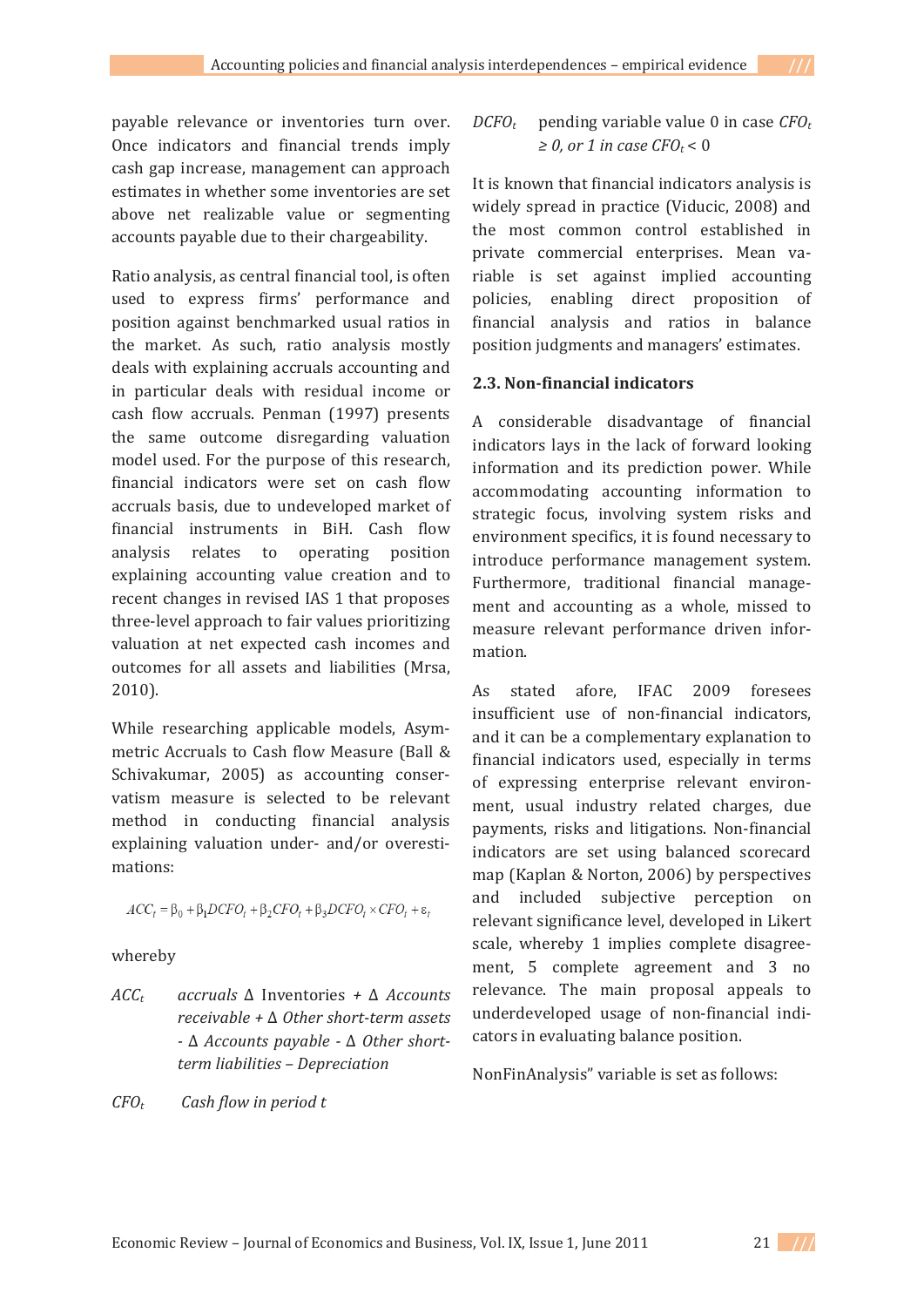*NFA* = *Mean* (*αINF* + *βCP* + *γCG* + *δCA* +εC*M* + *ζR&D)/6* 

and the

*whereby-*

| $\alpha$ INF | level of internal communication (e.g. |
|--------------|---------------------------------------|
|              | legal and accounting department)      |

- $\beta CP$  *customer- segmentation- by- profitabi lity-and-income-corrections-*
- $\gamma CG$  $cash$   $gap$   $and$   $external$   $short-term$ *financing-*
- $\delta$ *CA cost- accounting and inventories adjustment-*
- *CM cash-management-*
- *R&D- R&D- management- and- development recognition-(intangible-assets)-*

Mean value is computed against level of<br>accounting policies included enabling enabling accounting ponctes included enabling<br>subjective perception evaluation against subjective perception c<br>financial reporting quality.

### **2.4. ERP system integration**

Enterprise Resource Planning (ERP) systems present accounting information system present accounting information system<br>packages of different modules as human<br>resource management, sales, finances, finances. production etc. In the 1990s, ERP systems production etc. In the 1990s, EKT systems became a standard in matemational compa-<br>nies. The pre-requisite to successful ERP mes. The pre-requisite to successide the<br>system integration is therefore in organizational business model development, zational basiness model development,<br>involving but not limiting to recognition of mvorving but not minting to recognition of<br>business processes. Furthermore, business business processes. Furthermore, business<br>model bases are developed to process and sub-process interconnections. The model sub process interconnections. The moder<br>possesses dynamic character and passes possesses aynamic enaracter and passes<br>through different stages, decision on reconenough uncreme suges, accision on reconciliation, procurement, implementation, usage emation, procurement, implementation, usuge<br>and maintenance, evolution and saturation (Adam & O'Doherty, 2000). ERP is thereby  $($ ridam  $\alpha$   $\beta$  *bonerty*, *2000y*. *EXT is* dicress meant to make financial reporting cycle more demonstrate accounting information [2d] efficient and to enable firm to quickly demonstrate accounting information [2]<br>external users. Some authors argue that this external disease some dutinors argue that this<br>system enables managers to have higher system enables managers to have ingher discretion in comprised accounting accruals. alserction in comprised accounting accruais.<br>Developed modules function on principal of Beveraged modules ranction on principal or<br>cross functional integration of organizational data included in business processes (Poston & Grabski, 2001).

ERP systems are expected to collect and disseminate timely information to managers and thus improve their ability to process and and thus improve then usinty to process and<br>analyze accounting information (Hitt et al. analyze accounting information (find et al.<br>2002). Typical internal control system activezoozy. Typical internal control system active<br>ties for preventing information time lags required that management conduct certain accounting adjustments at the end of the year.  $\frac{1}{2}$  and  $\frac{1}{2}$  and  $\frac{1}{2}$  and  $\frac{1}{2}$  are the case in external accounting offices and rare management – accountant communication. In that regard ERP system is to enable management to operationally use and modify accounting data immediately. In case accounting data is minediately. In ease accounting data is<br>processed immediately, management has an processed miniculately, management has an<br>increased ability to apply accounting conserwhereased ability to apply accounting conservatism with no time lags and correct earnings  $\frac{1}{3}$  o time rags and correct carings appropriately. marrietly, this improves<br>financial reporting, adding to shortening mancial reporting, adding to shortening<br>financial reporting cycle and lowering inhemaneiar<br>rent risks.

Enterprise resource planning indicators were Enterprise resource planning indicators were<br>set four folded, including inventories resource set four folded, including inventories resource<br>management (standard costs, target inventmanagement (standard costs), target invent tortes etc.) integrated within procurement and<br>distribution department, finance resource alsembation appartment, mance resource<br>planning, customers' relations and procureplanning, easterned relations and procure<br>ment system integration. It is proposed that ment system integration. It is proposed that<br>system integration directly correlates to system integration an eetiy correlates to<br>financial reporting information quality. ERP maneial reporting information quality. EXT<br>system uses similar business cycles as system ases similar basiness cycles as<br>international standards on auditing and auditing goals: Completeness, Presentation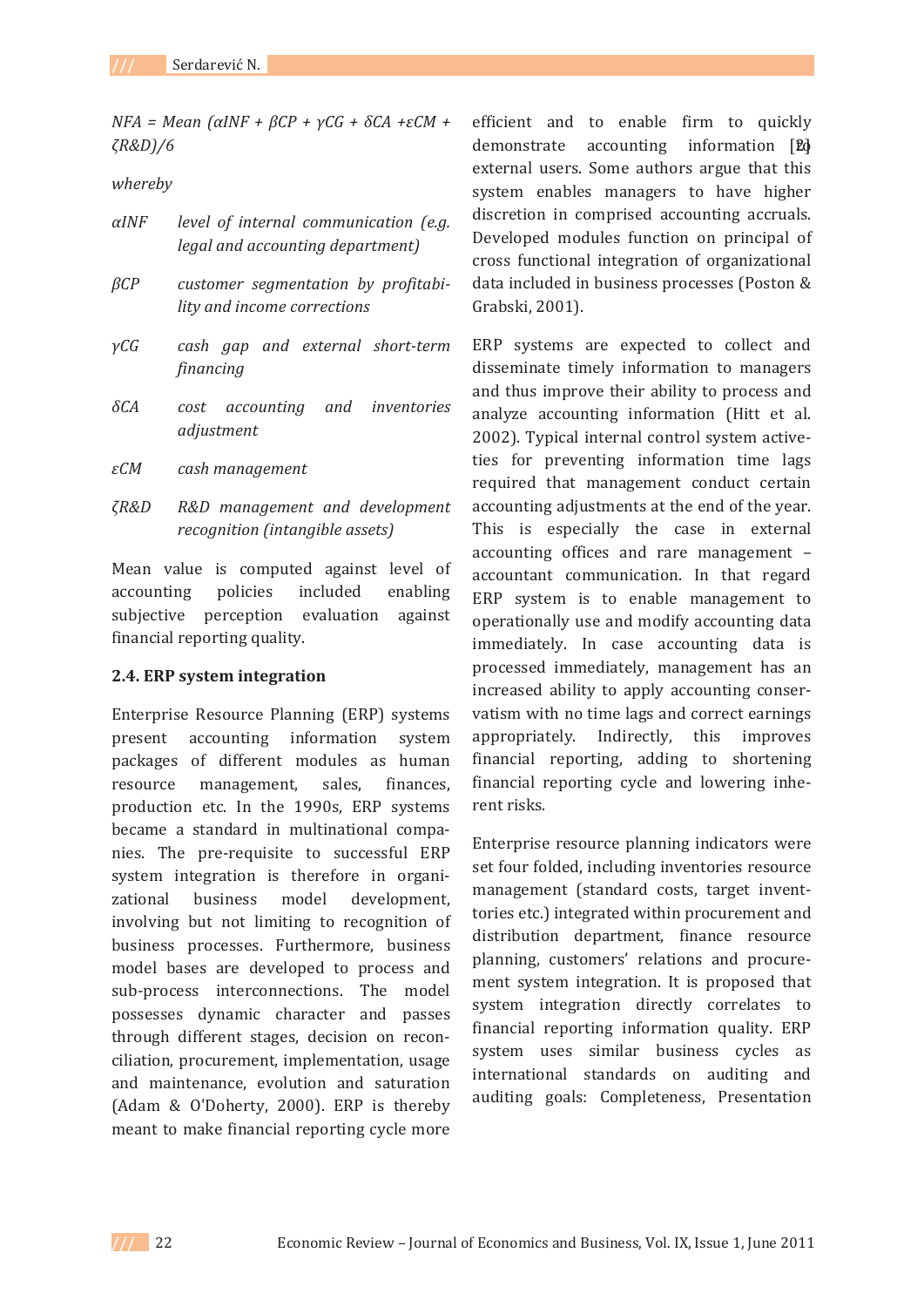and Disclosure, Rights and Obligations, Existence.

In that regard an efficient ERP system foresees optimal internal control.

## **3. VARIABLE INTERDEPENDENCES -INTERNAL CONTROL SYSTEM**

## 3.1. General overview by level of accounting policies implied

Independent variable AccPolicies is computed in consolidated applied accounting policies used by respondents. Accounting policies researched: revaluation accounts payable and reserves for open court cases (IAS 18), revaluation and fixed assets impairment (IAS 16, IAS 36, IAS 38, IAS 39, and IAS 40), reserves for contingent liabilities and future losses, revaluation of inventories to direct costing method (IAS 2), accounts payables & receivables confirmations  $_{0n}$ accounts payable and receivable (cut off), capacity utilization - assets amortization recognized in inventories (IAS 2), depreciation highest nontaxable vs. future economic benefits (IAS 2) and interest accrued - capitalization of interest on long-term liabilities.

Index range is  $0.50 \leq$  AccPolicies  $\geq 1$ , whereby 0.50 implies a total absence of management abilities to estimate uncertainties, and index nearing 1 indicates management awareness of business risks, estimates and satisfactory level of prediction power. Indirectly, it can be concluded that the quality of financial reporting is increasing. Many authors argue that higher level of critical accounting policy choices directly proves management prediction power and that it enables better 'cause-effect' accounting performance. Parallel to investigating critical accounting policy choices, survey aimed at measuring management accounting analysis intensity: inventories management, cost management, annual plan disclosures, receivables management, liquidity and working capital analysis, result to employee ratios.

Initial analysis is conducted approaching mean values of dependent variables ERP. ManAcc (FinAnalysis, and NonFinAnalysis) against independent variable mean growth (AccPolicies). It can be noticed that non-financial analysis presents the highest mean levels (i.e. importance), though with the lowest interdependency against independent variable.

|     | <b>AccPolicies</b> | <b>Fin</b><br><b>Analysis</b> | <b>ERP</b> | <b>ManAcc</b> | <b>NonFin</b><br><b>Analysis</b> | <b>AccPolicies</b> |        | <b>Fin</b><br><b>Analysis</b> | <b>ERP</b> | <b>ManAcc</b> | <b>NonFin</b><br><b>Analysis</b> |
|-----|--------------------|-------------------------------|------------|---------------|----------------------------------|--------------------|--------|-------------------------------|------------|---------------|----------------------------------|
| .50 | Mean               | .6308                         | .5567      | .6250         | .9798.73                         |                    | Mean   | .8622                         | .8262      | .8750         | .9044                            |
|     | N                  | 20                            | 20         | 20            | 20                               |                    | N      | 22                            | 22         | 22            | 22                               |
|     | Stdev              | .11999                        | .07849     | .29802        | .11783                           |                    | Stdev. | .15495                        | .17839     | .21478        | .09546                           |
| .53 | Mean               | .6930                         | .6702      | .7500         | .9227.80                         |                    | Mean   | .9821                         | .9212      | .7386         | .8555                            |
|     | N                  | 16                            | 16         | 16            | 16                               |                    | N      | 22                            | 22         | 22            | 22                               |
|     | Stdev              | .13151                        | .17313     | .30277        | .08873                           |                    | Stdev. | .06012                        | .16250     | .29355        | .05394                           |
| .57 | Mean               | .7833                         | .7583      | .8333         | .9380.89                         |                    | Mean   | .9881                         | .8869      | .8542         | .8883                            |
|     | N                  | 24                            | 24         | 24            | 24                               |                    | N      | 12                            | 12         | 12            | 12                               |
|     | Stdev              | .15956                        | .15844     | .21703        | .10049                           |                    | Stdev. | .04124                        | .20535     | .22508        | .12900                           |

Table 1. Variables mean values by independent variable AccPolicies Report

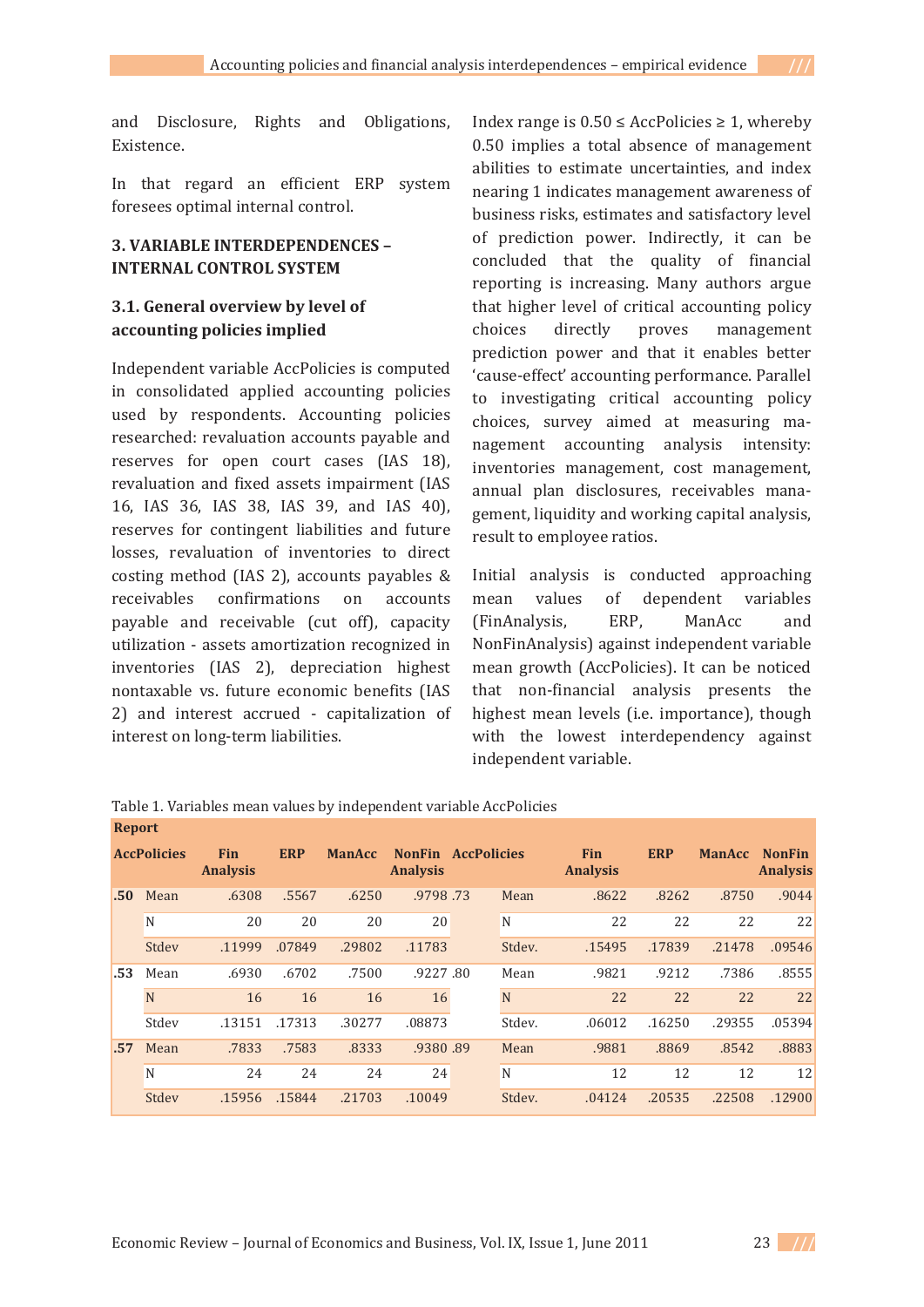| <b>Report</b> |                    |                               |            |               |                                  |                    |        |                               |            |               |                                  |
|---------------|--------------------|-------------------------------|------------|---------------|----------------------------------|--------------------|--------|-------------------------------|------------|---------------|----------------------------------|
|               | <b>AccPolicies</b> | <b>Fin</b><br><b>Analysis</b> | <b>ERP</b> | <b>ManAcc</b> | <b>NonFin</b><br><b>Analysis</b> | <b>AccPolicies</b> |        | <b>Fin</b><br><b>Analysis</b> | <b>ERP</b> | <b>ManAcc</b> | <b>NonFin</b><br><b>Analysis</b> |
| .62           | Mean               | .7174                         | .8316      | .7700         | .9793 1.00                       |                    | Mean   | 10.000                        | .9167      | .8750         | .8801                            |
|               | N                  | 25                            | 25         | 25            |                                  | 25                 | N      | 6                             | 6          | 6             | 6                                |
|               | Stdev              | .16426                        | .20532     | .18985        | .11901                           |                    | Stdev. | .00000                        | .20412     | .20917        | .05560                           |
| .67           | Mean               | .8551                         | .8737      | .8065         |                                  | .9748 Total        | Mean   | .8167                         | .8007      | .7851         | .9339                            |
|               | N                  | 31                            | 31         | 31            | 31                               |                    | N      | 178                           | 178        | 178           | 178                              |
|               | Stdev              | .14755                        | .16470     | .26386        | .14942                           |                    | Stdev. | .17588                        | .19977     | .25592        | .11692                           |

*Source:-author's-calculations-*

Due to high discrepancies within dependent bue to mail discrepancies within dependent<br>variables values, each value is verified against variables values, each value is verified aga<br>the correlation with independent variable.

and the

## **3.2. Financial indicator analysis and accounting-policies-**

Financial indicators are supposed to be a rmanetar marcators are supposed to be a<br>widespread discipline in verifying financial which is the world with the world with the mail of the reporting, including ratios and trends. correlation coefficient is used to measure to what extent financial indicators are used for what extent maneial materiors are ased<br>accounting policies and estimates creation.

## Table 2. Correlation FinAnalysis versus AccPolicies

| <b>Model Summary</b> |                                          |                          |                            |  |  |  |  |  |  |
|----------------------|------------------------------------------|--------------------------|----------------------------|--|--|--|--|--|--|
| R                    | R Square                                 | <b>Adjusted R Square</b> | Std. Error of the Estimate |  |  |  |  |  |  |
| .621                 | .138<br>.386<br>.383                     |                          |                            |  |  |  |  |  |  |
|                      | The independent variable is AccPolicies. |                          |                            |  |  |  |  |  |  |

| <b>ANOVA</b>                     |                                          |    |             |         |      |  |  |  |  |
|----------------------------------|------------------------------------------|----|-------------|---------|------|--|--|--|--|
|                                  | Sum of Squares                           | df | Mean Square | F       | Sig. |  |  |  |  |
| Regression                       | 2.115                                    |    | 2.115       | 110.763 | .000 |  |  |  |  |
| Residual<br>3.360<br>176<br>.019 |                                          |    |             |         |      |  |  |  |  |
|                                  | The independent variable is AccPolicies. |    |             |         |      |  |  |  |  |

| <b>Coefficients</b>                                             |      |            |             |        |      |  |  |  |
|-----------------------------------------------------------------|------|------------|-------------|--------|------|--|--|--|
| Unstandardized Coefficients<br><b>Standardized Coefficients</b> |      |            |             |        | Sig. |  |  |  |
|                                                                 |      | Std. Error | <b>Beta</b> |        |      |  |  |  |
| <b>AccPolicies</b>                                              | .861 | .082       | .621        | 10.524 | .000 |  |  |  |
| (Constant)                                                      | .243 | .055       |             | 4.390  | .000 |  |  |  |

*Source:-author's-calculations-*

 $Correlation \beta$  and Pearson coefficient r 0.621 sorrelation p and rearson coefficient r 0.021 mply relatively lingth interacpendences bet<br>ween the level of financial analysis used and ween the fever of miancial analysis used and<br>quality of accounting policies. It implies that most companies use financial indicators for most companies use in

### **3.3. ERP and accounting policies**

As stated above, level of system integration and approach to business cycles as such (procurement, financing, selling etc.) is to (procurement, maneing, sening etc.) is to<br>directly correlate to financial reporting  $\frac{1}{1!}$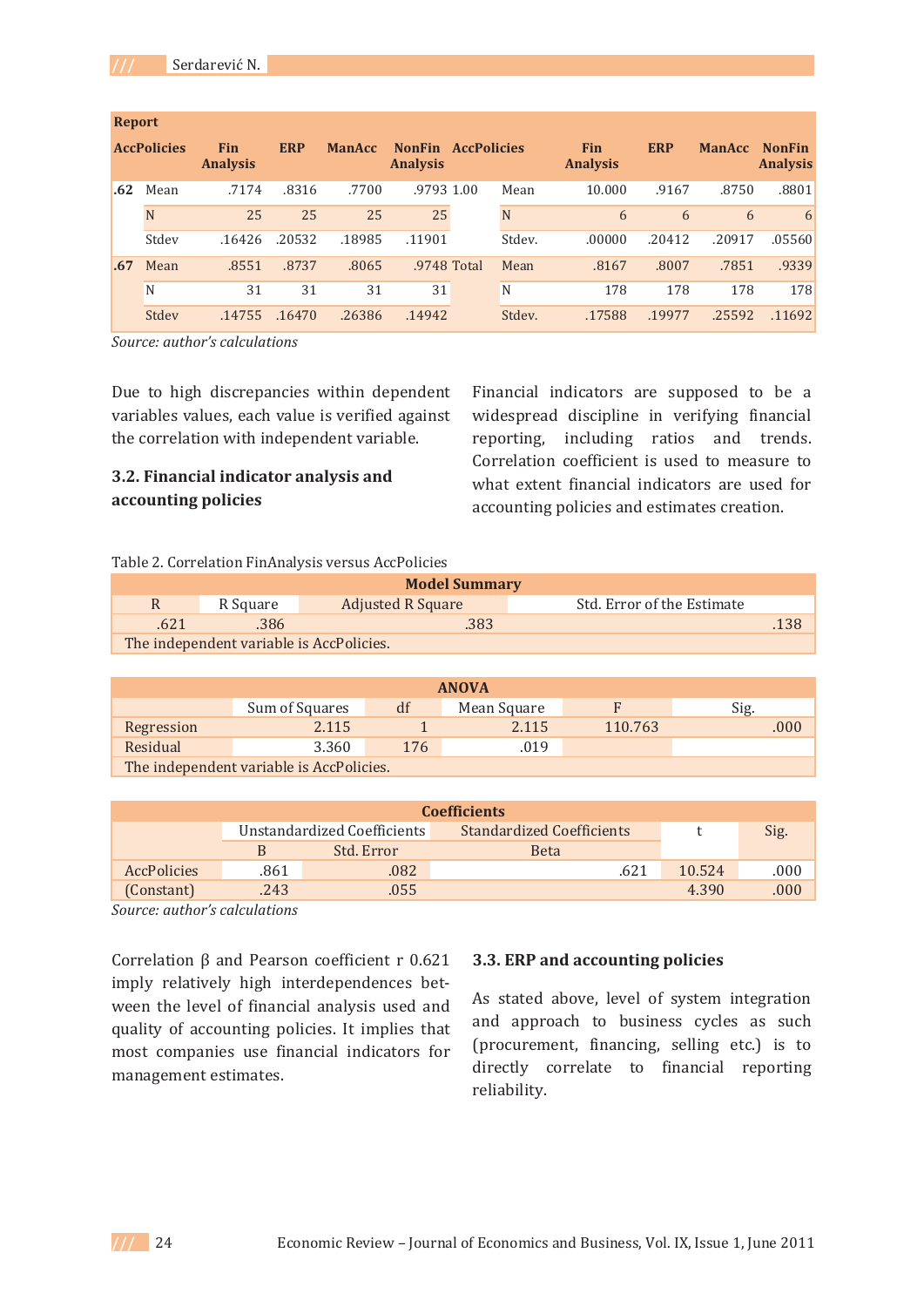| <b>Model Summary</b> |                                          |                          |                            |  |  |  |  |  |  |
|----------------------|------------------------------------------|--------------------------|----------------------------|--|--|--|--|--|--|
|                      | R Square                                 | <b>Adjusted R Square</b> | Std. Error of the Estimate |  |  |  |  |  |  |
| .445                 | .198<br>.193                             |                          |                            |  |  |  |  |  |  |
|                      | The independent variable is AccPolicies. |                          |                            |  |  |  |  |  |  |

# Table 3. Correlation ERP versus AccPolicies

|                       | <b>ANOVA</b>                             |     |                |        |      |  |  |  |  |  |
|-----------------------|------------------------------------------|-----|----------------|--------|------|--|--|--|--|--|
|                       | Sum of<br>Squares                        | df  | Mean<br>Square | F      | Sig. |  |  |  |  |  |
| Regressi<br>on        | 1.399                                    |     | 1.399          | 43.458 | .000 |  |  |  |  |  |
| Residual              | 5.665                                    | 176 | .032           |        |      |  |  |  |  |  |
| Total<br>177<br>7.064 |                                          |     |                |        |      |  |  |  |  |  |
|                       | The independent variable is AccPolicies. |     |                |        |      |  |  |  |  |  |

| <b>Coefficients</b> |      |                                |                                     |       |      |  |  |  |  |
|---------------------|------|--------------------------------|-------------------------------------|-------|------|--|--|--|--|
|                     |      | Unstandardized<br>Coefficients | Standardized<br><b>Coefficients</b> |       | Sig. |  |  |  |  |
|                     | B    | Std. Error                     | <b>Beta</b>                         |       |      |  |  |  |  |
| <b>AccPolicies</b>  | .700 | .106                           | .445                                | 6.592 | .000 |  |  |  |  |
| (Constant)          | .334 | .072                           |                                     | 4.644 | .000 |  |  |  |  |

*Source: author's calculations* 

Surprisingly, ERP correlation to accounting policies and estimate quality is partially poncies and estimate quality is partially<br>relevant and that implies prospective further development by using system integration acveropment by asing sy<br>towards financial reporting.

## 3.4. Managerial use of accounting data in **creating-accounting-policies-**

Managerial use of accounting data in estimates is measured at its frequency level: daily, mates is measured at its requency fever.<br>weekly, monthly, quarterly and annually.

## Table 4. Correlation ManAcc versus AccPolicies

| <b>Model Summary</b>         |                                          |                          |                            |  |  |  |  |  |  |
|------------------------------|------------------------------------------|--------------------------|----------------------------|--|--|--|--|--|--|
|                              | R Square                                 | <b>Adjusted R Square</b> | Std. Error of the Estimate |  |  |  |  |  |  |
| .254<br>.150<br>.023<br>.017 |                                          |                          |                            |  |  |  |  |  |  |
|                              | The independent variable is AccPolicies. |                          |                            |  |  |  |  |  |  |

| <b>ANOVA</b> |                                          |     |             |       |      |      |  |  |  |
|--------------|------------------------------------------|-----|-------------|-------|------|------|--|--|--|
|              | Sum of Squares                           | df  | Mean Square | F     | Sig. |      |  |  |  |
| Regression   | .262                                     |     | .262        | 4.073 |      | .045 |  |  |  |
| Residual     | 11.331                                   | 176 | .064        |       |      |      |  |  |  |
| Total        | 11.593                                   | 177 |             |       |      |      |  |  |  |
|              | The independent variable is AccPolicies. |     |             |       |      |      |  |  |  |

| <b>Coefficients</b> |      |                                |                                     |       |      |  |  |  |
|---------------------|------|--------------------------------|-------------------------------------|-------|------|--|--|--|
|                     |      | Unstandardized<br>Coefficients | Standardized<br><b>Coefficients</b> |       | Sig. |  |  |  |
|                     | B    | Std. Error                     | <b>Beta</b>                         |       |      |  |  |  |
| <b>AccPolicies</b>  | .303 | .150                           | .150                                | 2.018 | .045 |  |  |  |
| (Constant)          | .583 | .102                           |                                     | 5.728 | 000  |  |  |  |

*Source:-author's-calculations-*

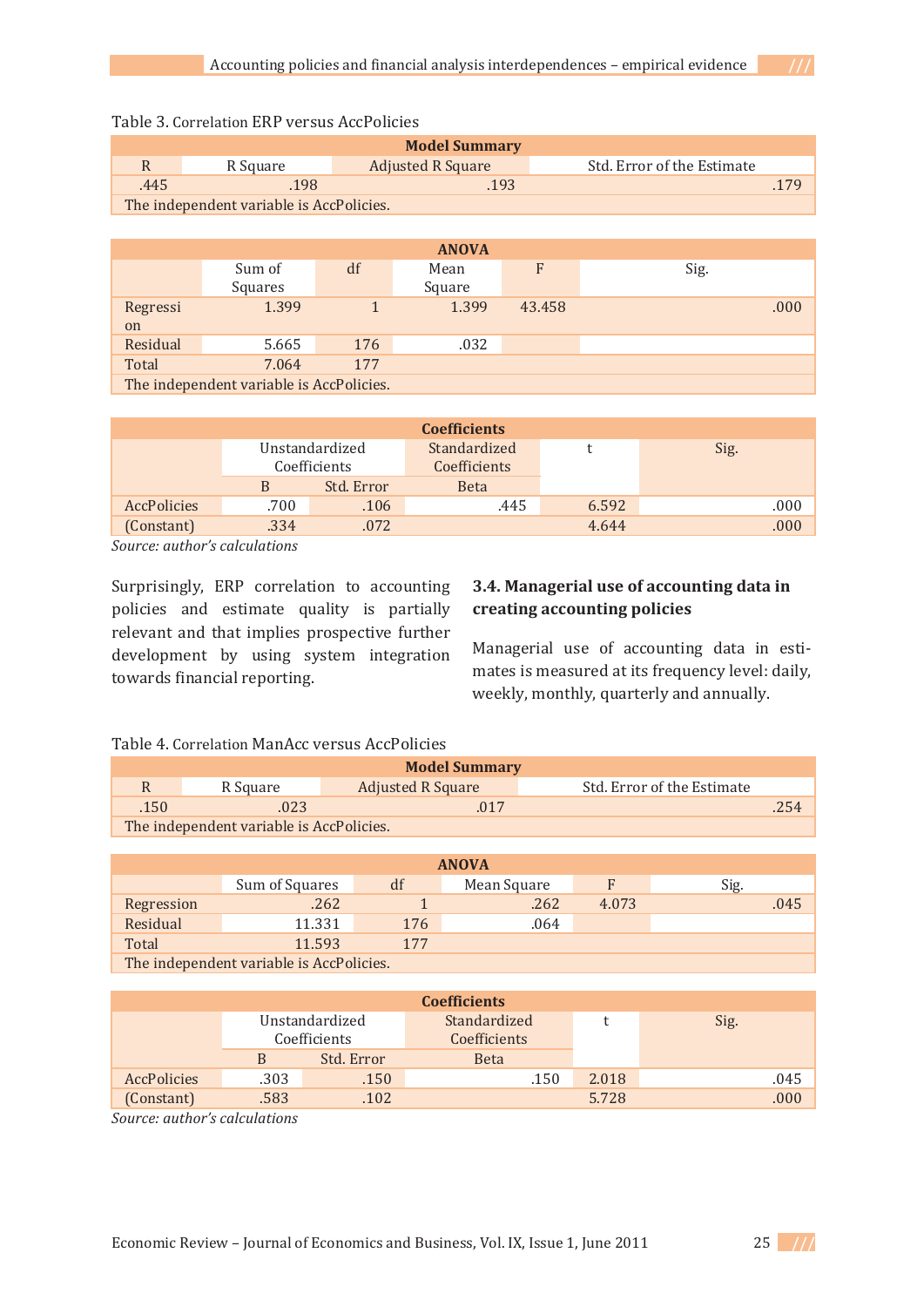A low level of correlation to accounting policies and estimates  $(r = 0.150)$  can be explained in the way that management is not directly involved and/or competent to create accounting policies and conduct risk assessment within financial reporting. It implies possible weaknesses within internal control system, especially in terms of lack of management engagement.

## 3.5. Non-financial indicators and accounting policies

It is assumed that usage of non-financial indicators in financial reporting value chain presents the central weakness as in IFAC 2009 report. Enterprises were asked to provide subjective opinion on separate non-financial indicators relevance (using Likert 1-5 scale). Mean value amounting 4.6695 surprisingly shows significant recognition of non-financial indicators by private enterprises.

| Table 5. Correlation NonFinAnalysis versus AccPolicies |  |  |  |  |
|--------------------------------------------------------|--|--|--|--|
|--------------------------------------------------------|--|--|--|--|

| <b>Model Summary</b>                     |          |                          |                            |  |  |  |
|------------------------------------------|----------|--------------------------|----------------------------|--|--|--|
| R                                        | R Square | <b>Adjusted R Square</b> | Std. Error of the Estimate |  |  |  |
| .265                                     | .070     | .065                     |                            |  |  |  |
| The independent variable is AccPolicies. |          |                          |                            |  |  |  |

| <b>ANOVA</b>                             |                |     |             |        |      |
|------------------------------------------|----------------|-----|-------------|--------|------|
|                                          | Sum of Squares | df  | Mean Square |        | Sig. |
| Regression                               | .169           |     | .169        | 13.240 | .000 |
| Residual                                 | 2.250          | 176 | .013        |        |      |
| Total                                    | 2.419          | 177 |             |        |      |
| The independent variable is AccPolicies. |                |     |             |        |      |

| <b>Coefficients</b> |                                |            |                                     |          |      |  |
|---------------------|--------------------------------|------------|-------------------------------------|----------|------|--|
|                     | Unstandardized<br>Coefficients |            | Standardized<br><b>Coefficients</b> |          | Sig. |  |
|                     | B                              | Std. Error | <b>Beta</b>                         |          |      |  |
| <b>AccPolicies</b>  | $-244$                         | .067       | $-265$                              | $-3.639$ | .000 |  |
| (Constant)          | 1.096                          | .045       |                                     | 24.156   | .000 |  |

Source: author's calculations

However, Pearson coefficient 0.265 shows relatively low correlation to accounting policies level. It could be understood that enterprise management recognizes nonfinancial analysis relevance, but it is not sufficiently competent or lacks relevant guidance to apply it in creating policies and estimates.

## **4. VARIABLES INTERDEPENDENCES-EXTERNAL EXPERTISE**

It is assumed that external expertise is relevant in financial reporting quality - introduced ISO 9001:2008 standard in documentation flow and control, implemented code of corporate governance in establishing key stakeholders' within enterprise, reporting decision making and transparency and financial audit in terms of reflecting internal weaknesses. Primarily, it is investigated whether and to what extent, external audit influenced risk assessment disclosures and accounting policies improvement. It is suggested that four enterprises having corporate governance are also audited.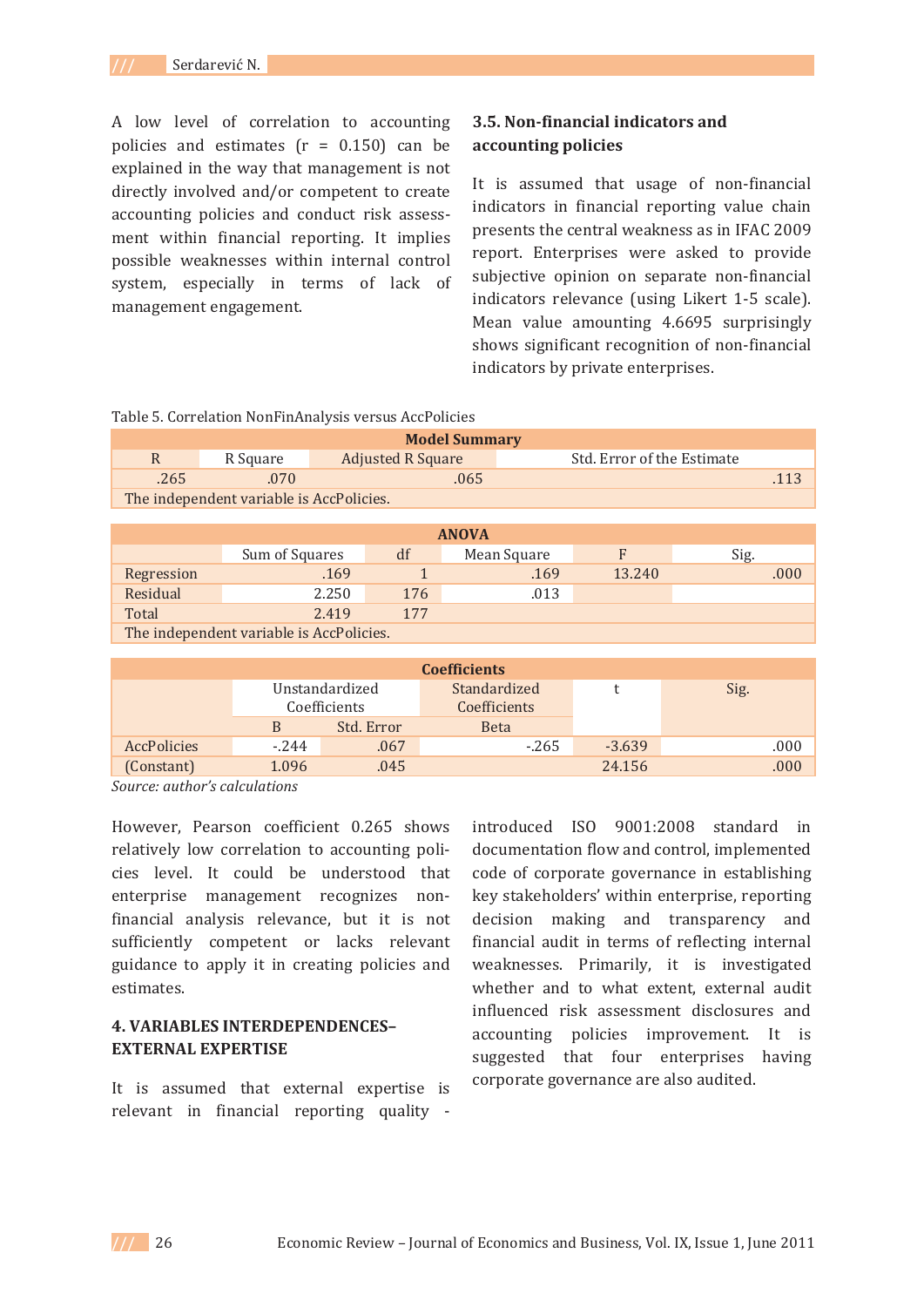| <b>Report</b>               |       |     |                       |  |  |
|-----------------------------|-------|-----|-----------------------|--|--|
| <b>AccPolicies</b>          |       |     |                       |  |  |
| <b>Status</b>               | Mean  | N   | <b>Std. Deviation</b> |  |  |
| Financial audit             | .7239 | 77  | .12398                |  |  |
| ISO 9001                    | .6934 | 16  | .12627                |  |  |
| <b>Corporate Governance</b> | .7889 | 4   | .09162                |  |  |
| None                        | .5997 | 81  | .09587                |  |  |
| Total                       | .6661 | 178 | .12699                |  |  |

Table 6. Mean values external expertise to AccPolicies

Mean values of all external expertise against none show clear improvement in accounting policies. Corporate governance code and financial audit present slightly higher mean value comparing to ISO 9001:2008.

## **5. PROPOSED MODEL**

Modeling financial reporting chain through accounting policy modifications foresees a multileveled approach to firm's business specifics, ensuring specifics are estimated within accounting policies created. The illustration below presents empirical evidence of financial analysis and accounting policies interdependences.





Source: author's illustration

Ranking by relevance and preparing, process based approach models have the following flow: financial indicators including financial ratios with significant correlation, nonfinancial indicators explaining qualitative aspects of considered balance positions, analyzed data consolidation, trends development, evaluation and monitoring.

In addition to that, the third level imposes management estimates conducted based on provided evaluations and trends. Loop and improvements are foreseen within auditor's role concerning ISA 260 and ISA 810 in judging management estimates relevance.

## **6. CONCLUSION**

Improving financial reporting in information value chain enforcement is foreseen to be considerably influential in enabling optimal framework of monitoring and evaluation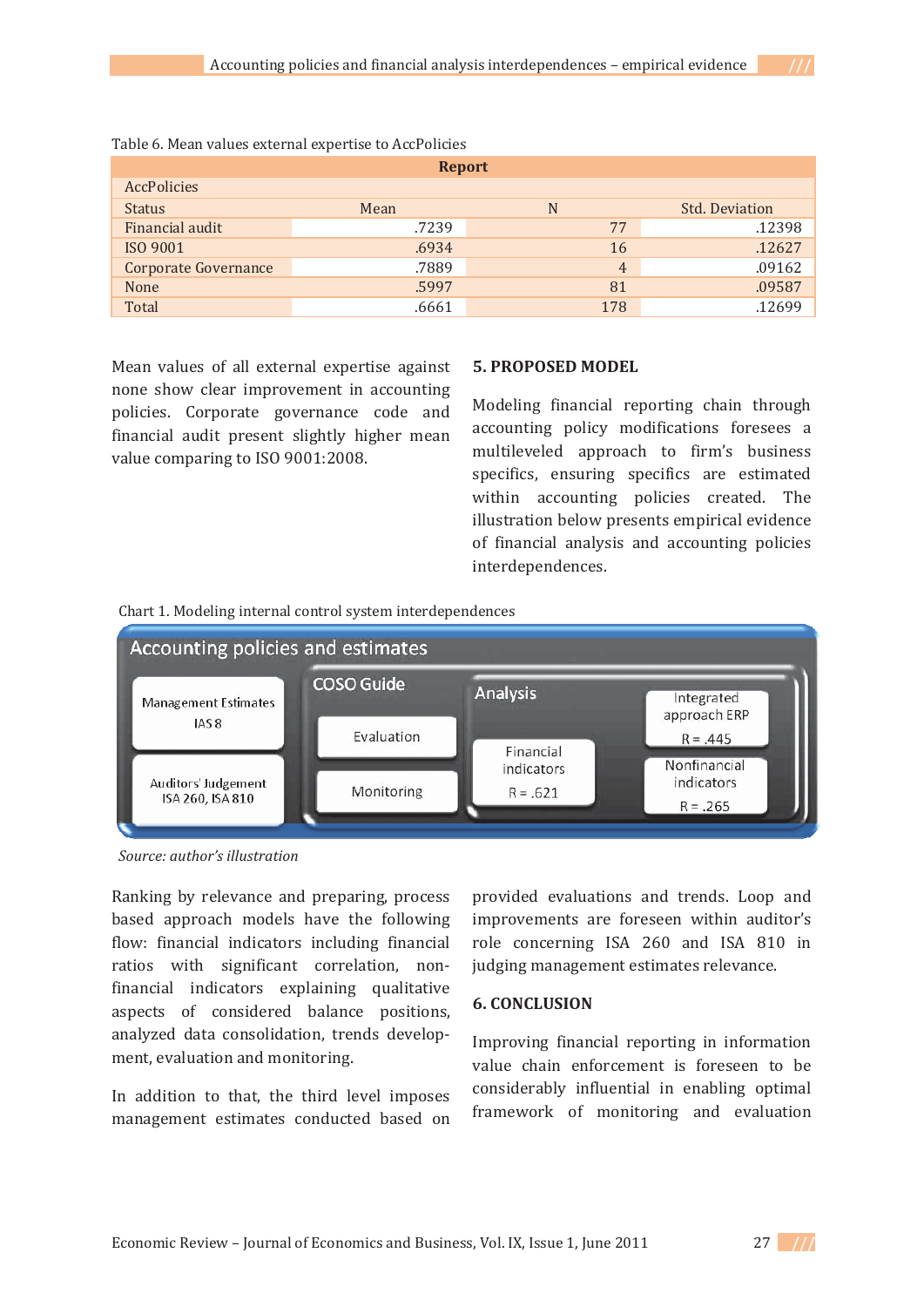procedures within internal control system. In addition to that, relevant matrix of nonfinancial and financial analysis and trends enables realistic estimates environment. It is presented in the proposed model. The assumptions based on relevant facts in BIH such as high illiquidity, slow and uncertain court cases, and weak consumption measurement, were used in proposing a set of relevant accounting policies. It is evidenced that firms' management uses on average three out of eight proposed critical accounting policies. In addition to that, only 1.4 out of seven management accounting techniques are used in risk assessment processes. It implied that management does not have sufficient capacity to obtain all business risks and that lowers quality of financial reporting.

It is proposed that inherent risk in BIH is rather low and auditors' opinion is affected to great extent in assessment of management estimates. It is evidenced that audited firms on average possess 22% higher sensibility towards uncertainty estimates.

Financial indicators are recently suggested to be relevant background for estimates. It is evidenced that financial analysis strongly correlates to level of applied accounting policies. Applicable theories appeal to numerous disadvantages in using explicitly financial indicators. Financial indicators are not a powerful tool for prediction of future earnings and do not necessary explain performance driven trends. For instance, revenue recognized and turnover of accounts receivable provide average values such as customers' average payment period. Still, if not segmented, bad and good customers and accounts receivables are used consolidated and that does not present relevant background for financial reports readers. On the other hand, indicators and theories such as customer profitability, segments customers

by their share in total recognized gross profits, their relevant ratings (in accordance with abilities and readiness in meeting debts in timely manner) etc. Still. relevant between financial indicator correlation application and accounting policies can be taken as satisfactory towards qualitative financial reporting.

Similarly, the level of information integration measured in enterprise resource planning is also seen to relate to financial reporting quality, especially in hedging inherent risks and balances confirmations. It is proposed that optimal information accounting system is integrated and involves intersectional and cross functional reconciliations. Reconciliations might be considered of extreme importance while valuating litigations and latent liabilities and loss against reserves recognition.

This paper provides evidence on the growing importance of non-financial indicators, previously not sufficiently articulated in domicile accounting profession, but strongly recommendded by IFAC. Non-financial indicators are seen to be an unexceptional milestone in analyzing financial reports and accounting data. Non-financial indicators integration in analysis ensures explanation of: qualitative segments in balance positions, future earnings prediction, uncertainties embodied, conservatism applied in earnings disclosure, organizational development, investments not recognizable in tangible assets and hidden reserves in relevant assets positions.

Measured mean values of respondents perception at 4.6695 (whereby 5 is maximum value) and oppositely low Pearson correlation to accounting policies at 0.265, validates the conclusion that there is a need for creating a framework for non-financial indicator usage in financial reporting value chain.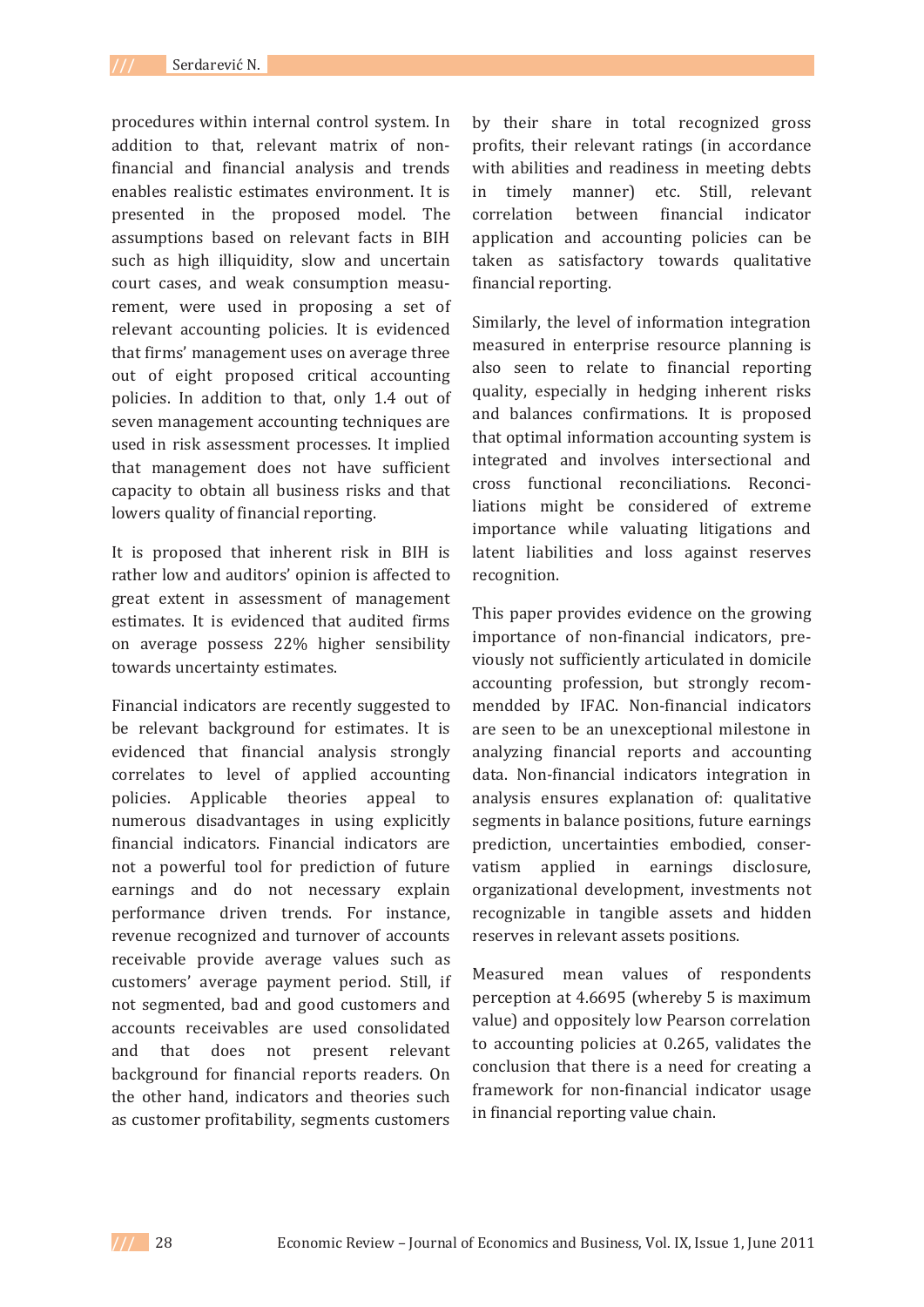## **REFERENCES**

## **Books**

- 1. Kaplan R.S. & Norton D.P. (2006) Why System, Not Structure, Is the Way Towards Strategic Alignment: A Historical Perspective, Harvard Business School Publishing, Balanced Scorecard Report July - August.
- 2. Viducic. Li.  $(2008)$ Financijski menadžment, RRIF Zagreb 2008, pp. 376 (in Konsolidacija i analiza finansijskih izvještaja i raspodjele dobiti, Revicon  $2011$ ).

## Journal articles (printed journal article)

- 1. Adam, F., O'Doherty, P. (2000) Lessons from Enterprise Resource Planning Implementation in Ireland towards Smaller and Shorter ERP Projects, Journal of Information Technology, Vol. 15, No. 4, December (2000), pp. 305-316.
- 2. Ahmed, A.S., Morton R.M. & Schaefer T.F. (2000) Accounting conservatism and the valuation of accounting numbers: Evidence of the Feltham-Ohlson (1996) model, Journal of Accounting, Auditing & Finance 15(3), pp. 271.
- $3.$  Ball. R. & Kothari S.P.  $(2007)$ Econometrics of the Basu Asymmetric Timeliness Coefficient and Accounting Conservatism, Working paper, University of Chicago and Massachusetts Institute of Technoloav.
- 4. Ball, R. & Shivakumar L. (2005) Earnings quality in UK private firms: comparative loss recognition timeliness, Journal of Accounting and Economics 39(1), pp. 83-128.
- 5. Basu, S. (1997) The conservatism principle and the asymmetric timeliness of earnings, Journal of Accounting and Economics 24(1), pp. 3-37.
- Benston, G.J. (2006) Fair-value account-6. ting: A cautionary tale from Enron, Journal of Accounting and Public Policy 25  $(4)$ , pp. 465-484.
- 7. Bewley, K. et al (2009) Evidence on the Economic Consequences of Fraudulent Forecasts used in Accounting Estimates of Financial Reporting, York University.
- 8. CIMA (2005) Knowledge Management and Its Impact on the Management Accountant, The Chartered Institute of Management Accountants 2005, Aston **Business School.**
- 9. Cristensen, H. & Nikolaev, V. (2009) Who uses fair value accounting for nonfinancial assets after IFRS adaptation?, University of Chicago Booth School of Business, Working paper 09-12.
- 10. Givoly & Hayn (2000) The changing time series properties of earnings, cash flows and accruals: has financial reporting become more conservative?, Journal of Accounting and Economics, June 2000, Vol 29/3, pp. 287-32.
- 11. Hitt, L.M., Wu D.J. & Zhou X. (2002) Investment in enterprise resource planning: **Business** impact and productivity measures. *Journal*  $\sigma$ f Management Information Systems 10: pp. 71-98.
- 12. Mrsa, J. (2010) Nova rješenja u međunarodnom financijskom izvještavanju, Zbornik rada sa XI međunarodnog simpozija "Evropski put BIH u funkciji razvoja", **ISBN** 978-9958-757-25-9, COBISS.BH-ID 18074118.